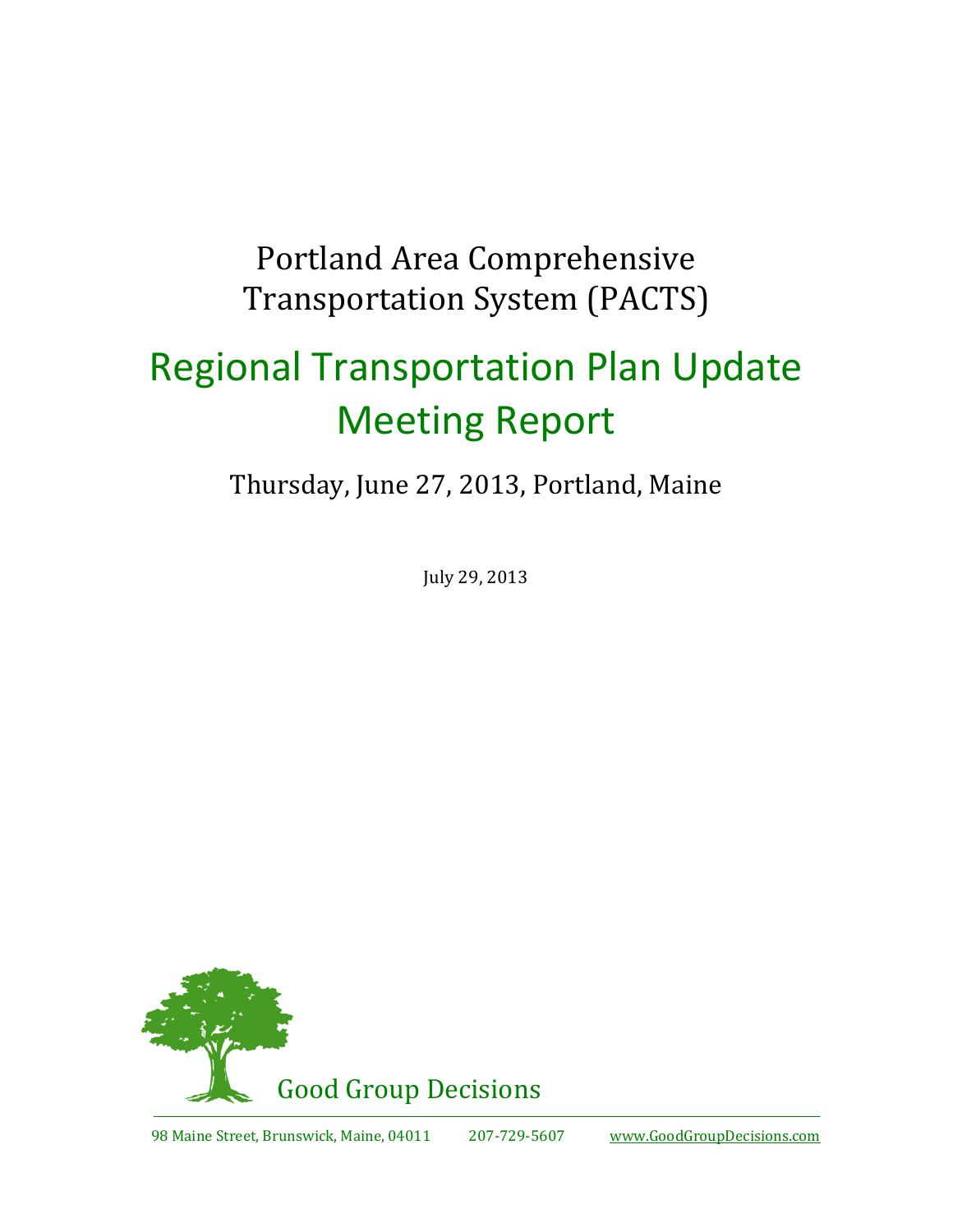# Contents

This report is organized by topic, not necessarily the order in which things were discussed.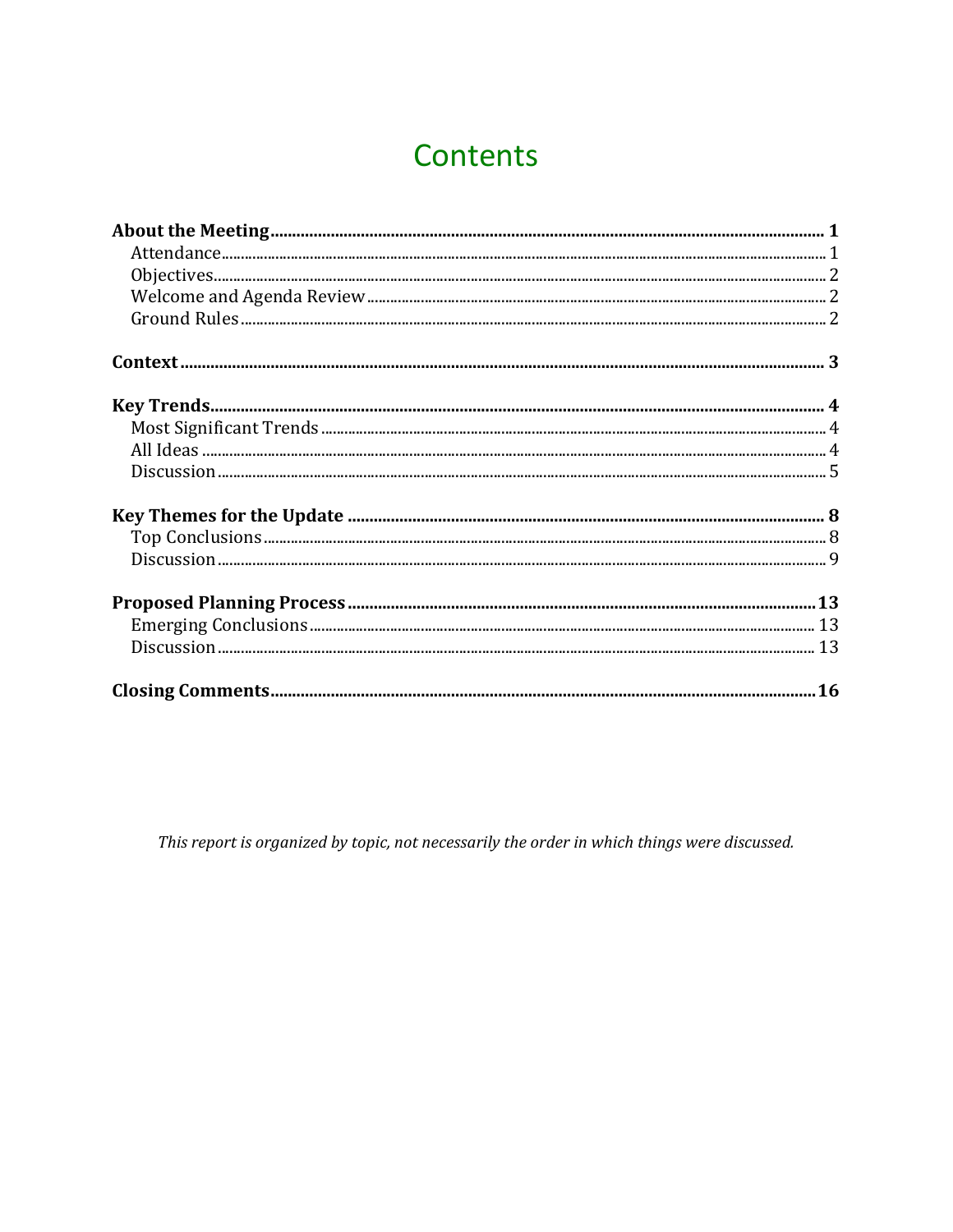#### **About the Meeting**

#### *Attendance*

#### **Name Organization Committee**

Hank Berg CBITD CRITD Transit plus Mike Bobinsky **Portland** Policy Bob Burns Gorham Technical Sara Devlin Turnpike Policy plus Kevin Donoghue \* Portland Policy Marina Douglass **NNEPRA** Transit Eric Dudley Westbrook Policy plus David Galbraith Gorham Gorham Planning Tex Haeuser South Portland Policy plus Art Handman **Interested Citizen** Gorham **Interested Citizen** Theo Holtwijk **Falmouth** Falmouth Planning Molly Just **Molly Just** Westbrook **Planning** Bob Kahn TrainRiders Northeast Formerly Planning Donna Larson **Freeport** Policy plus Jeff Levine Portland Policy David Marshall \* Portland Policy plus Rick Michaud Saco Policy plus Tom Milligan Biddeford Policy Alternate Brooks More **No. 2018** Windham **Planning plus** Nathan Poore **Falmouth** Falmouth Formerly Policy Judy Roy \* Scarborough Policy Alternate Duane Scott MaineDOT Planning Herb Thomson MaineDOT Policy plus Dave Tripp \* Saco Policy plus Penny Vaillancourt MaineDOT Planning John Duncan PACTS

Carl Eppich PACTS Paul Niehoff PACTS Steve Linnell GPCOG

Craig Freshley Good Group Decisions Kerri Sands Good Group Decisions

\*Elected official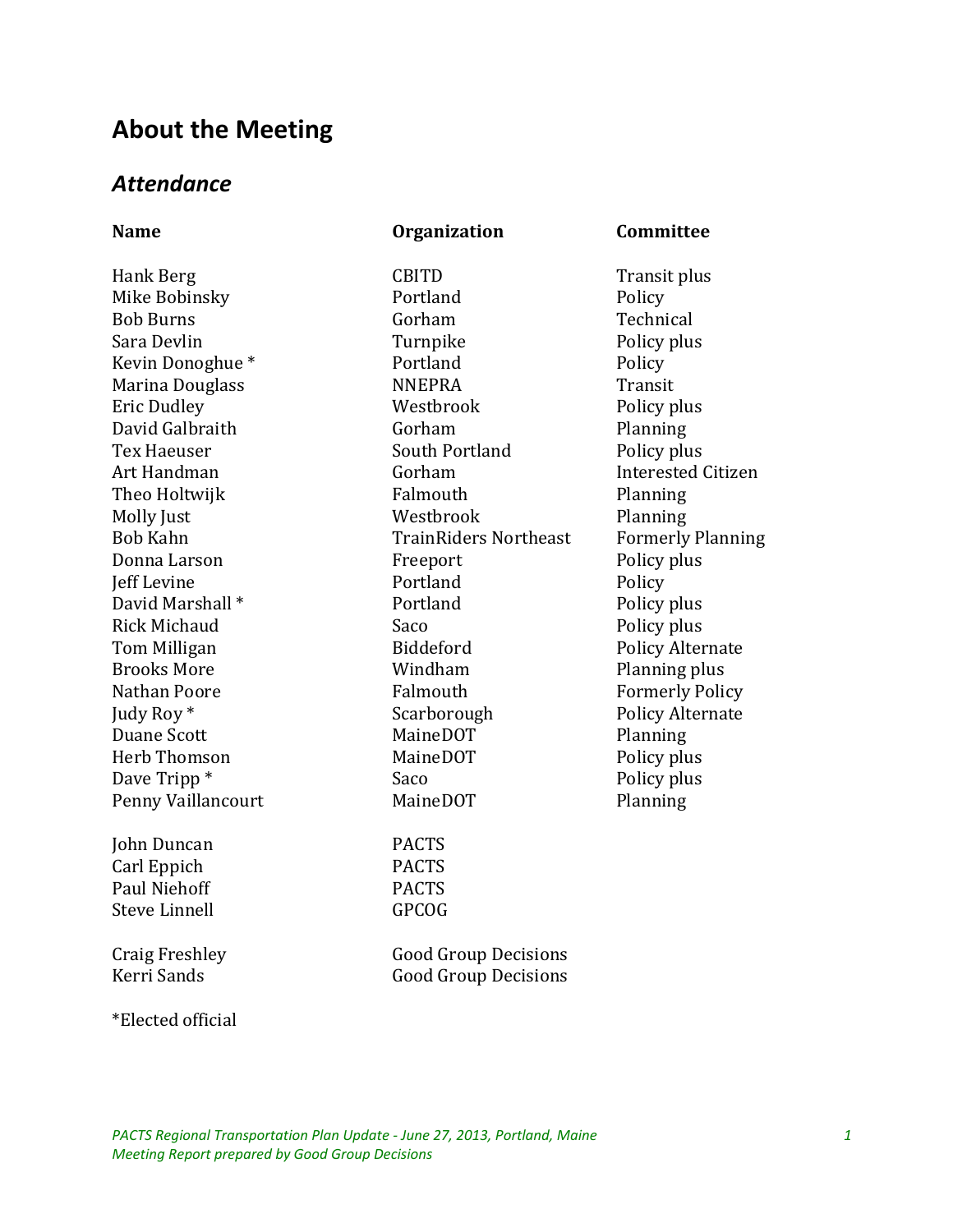### *Objectives*

- Shared understanding of the need for an update of the regional transportation plan and the planning parameters
- Identification of key trends relevant to the update
- Identification of key issues likely to be incorporated into the update
- Consensus on an efficient and timely process going forward that will result in a high quality update

#### *Welcome and Agenda Review*

- Dave Marshall, Policy Committee Chair, welcomed the group and introduced facilitator Craig Freshley.
- Craig explained a bit about his company Good Group Decisions, that his expertise is group decision processes, not transportation planning, and that the meeting would be a partnership where he managed the process and the participants contributed the content.
- Craig review the planned agenda.

#### *Ground Rules*

Craig explained the following ground rules, things to keep in mind for a more effective and efficient meeting:

- **What's best for the region** We are all from different places, with different interests, but for this discussion let's consider what's best for the region as a whole
- **Understanding before judgment** The timeless principle of open mindedness and hearing from each other before coming to conclusions
- **Stay on the high ground** We can leave the details for the Policy Committee to work out later
- **Let Craig call on people** To help make sure everybody gets a chance to speak, let me recognize and call on people; if two hands go up at once I'll call on the person we haven't heard as much from
- **Themes and conclusions documented** I'll write summaries of emerging conclusions in the moment, show you on the screen and ask if I got it right. We'll also be preparing a full report of the meeting.
- **Neutral facilitation** We are here to serve to group as a whole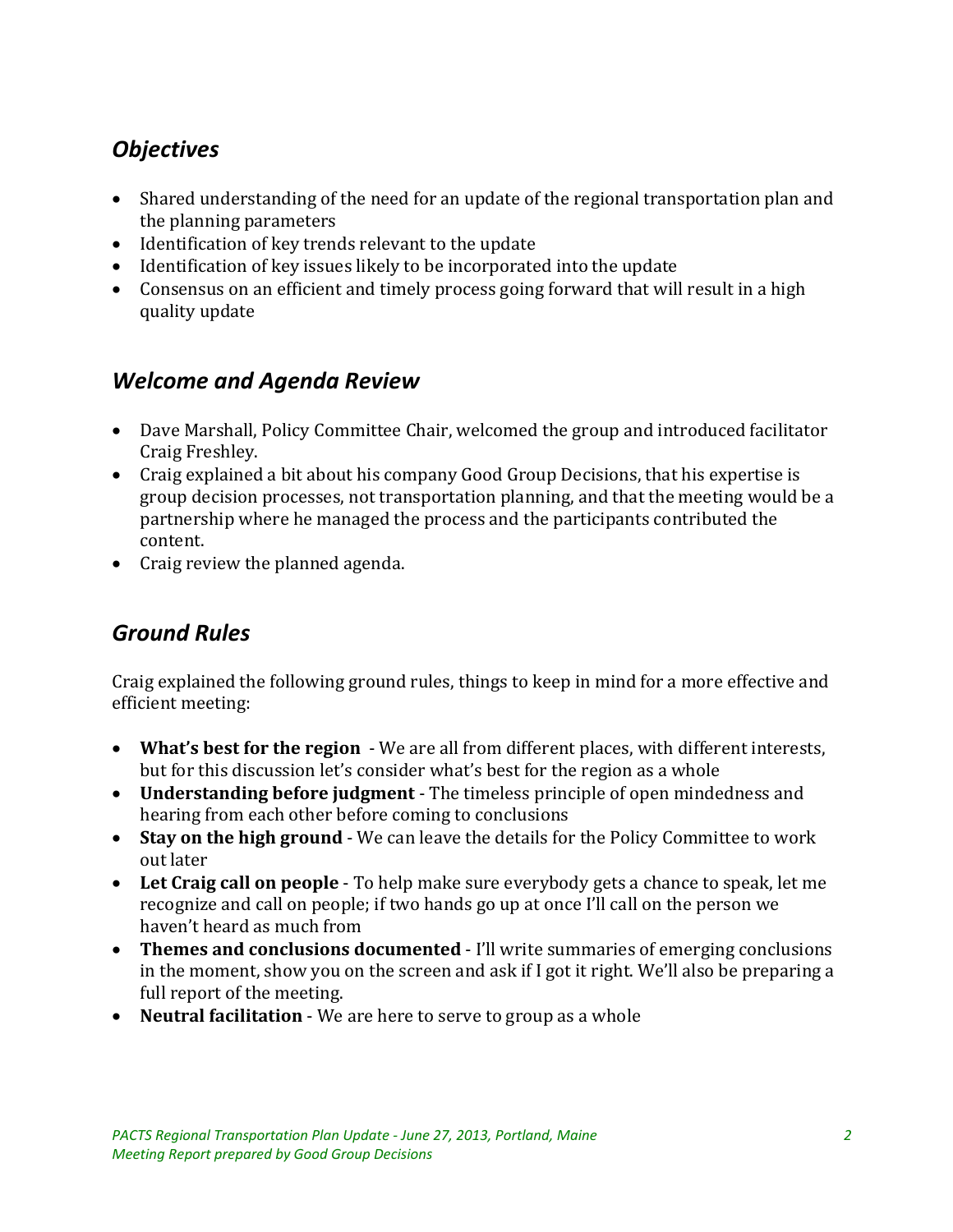# **Context**

John Duncan, Director of the Portland Area Comprehensive Transportation System (PACTS), provided a brief explanation of the update process for the Regional Transportation Plan, known as "Destination Tomorrow".

- Rough schedule for the planning process:
	- o Today brainstorm and achieve consensus on strategic directions for the update
		- $\blacksquare$  This gets the ball rolling
	- $\circ$  Results from today's meeting will go to the PACTS Executive Committee; the hope is that we then have enough clarity to craft a scope of work for the planning process
	- o Policy Committee approves the process in September and hopefully we can have a consultant on board in November
	- o We also want to form a Destination Tomorrow Update Steering Committee in November or December
	- o We are required to adopt an updated plan by the end of next year (2014)

The group watched a 7-minute video explaining Destination Tomorrow, which was produced after the 2010 update. The video can be seen at: http://youtu.be/qApCRWVozpY Some key points in the video are captured below:

- About PACTS
	- o 15 cities and towns (now 18) in southern Maine
	- o We all have the common need of transportation
- Destination Tomorrow Plan
	- $\circ$  Looks at our transportation system and how it needs to be changed in the future
		- We are in good shape compared to other places, but our infrastructure is deteriorating rapidly
		- In particular our rail system has been neglected
	- o Tries to tackle issues collectively
		- Scarborough example of collaborative efforts to develop a pedestrian plan
- Current transportation trends
	- o An aging population relies more on bus transport
	- o More people are choosing to live where we work and work where we live
	- o More fuel efficient vehicles
- Funding is a challenge
	- o Destination Tomorrow Plan needs \$1.5 billion over 20 years to maintain and improve system; we have \$500 million identified
	- o However, less fuel use means less funding for the transportation system
- Potential solutions
	- o Funding sources taxes, fees, tolls, surcharges
	- o Land use planning that promotes more cost effective transportation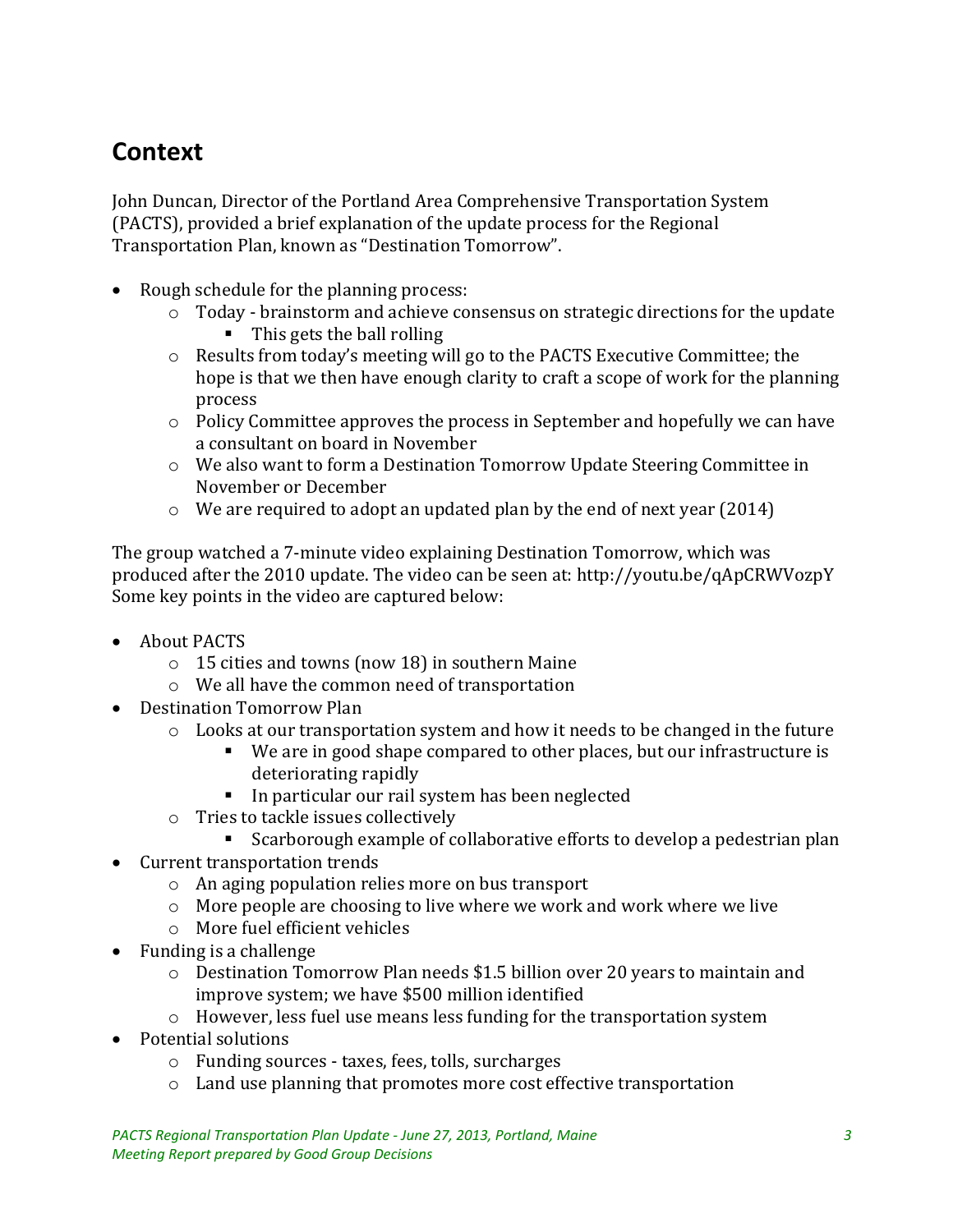# **Key Trends**

The group discussed key trends to keep in mind (economic, demographic, political, transportation and other) when considering the update to the Regional Transportation Plan. A few trends had been identified prior to the meeting by PACTS staff and sent to all workshop participants (contact PACTS staff for those materials). Ideas from the full group were written on paper, discussed, and organized on the wall.

#### *Most Significant Trends*

- Increase in desire for alternative transportation
- Deteriorating infrastructure
- Declining revenues for transportation
- Demographics

#### *All Ideas*

- Changing lifestyles
	- o Increase in desire for alternative transportation
	- o Housing trends
		- **Smaller**
		- $\blacksquare$  Urban
	- o Increase in telecommuting
	- o Lack of active public [public is less physically active]
	- o Increase in walking, biking, and transit
	- o Reduced car ownership
	- o Demand for productivity
	- o Demand for energy efficiency
	- o Urban gentrification
	- o More distracted driving
- Infrastructure
	- o Deteriorating infrastructure
	- o Lack of sustainability of current infrastructure
	- o Technology changing
		- **Traffic lights**
		- **Parking**
		- AVL
	- o Complete streets
- Financing
	- o Declining revenues for transportation

*PACTS Regional Transportation Plan Update - June 27, 2013, Portland, Maine 4 Meeting Report prepared by Good Group Decisions*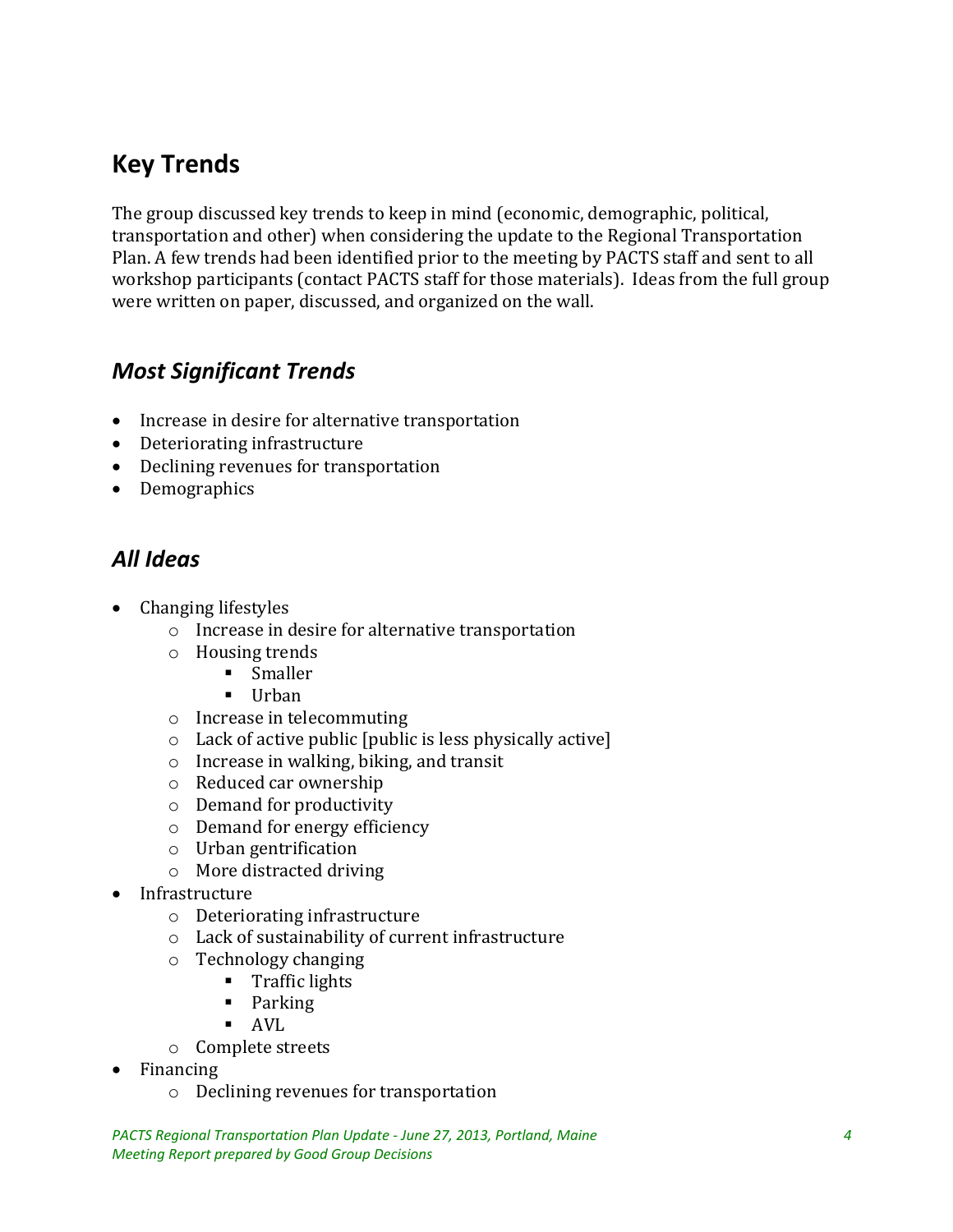- o State/federal funding declining
- o More emphasis on partnerships
- o Increasing performance assessment
- o Lack of equality
- o Decreased (household) capacity to pay for transportation
- o Demand for accountability
- Demographics
	- o Aging population
	- o Job growth
	- o Young people's transportation choices
	- o Population growth
- Increasing freight activity
- Increase in destination tourism
- Getting to/from work takes linger
- Severe weather impacts
- Increased regulations

#### *Discussion*

- Aging population means, among other things, loss of tax base and tax revenue
- There is a correlation between an increase in automotive trips and an increased waistline
	- o People are driving very short distances for lots of errands
	- o We are resistant to giving up driving
- Increases in walking, biking and transit may not be true throughout the region maybe in urban cores
	- $\circ$  It's more a <u>desire</u> for more walking / biking / transit some places want more but have no infrastructure or it's currently perceived as too dangerous
	- o Lower car ownership is definitely true
	- o Young people are more often choosing to live in urban areas and want to rely less on the car
- Severe weather
	- o Climate change and sea level rise
		- The cost impact of storm events that impact infrastructure our bridges are designed to last 20+ years are getting washed out every 5
		- **Downeaster rail bed and other roads close to sea level**
	- o Do you have the science to support this?
	- o Focus on the impact of severe weather on transportation infrastructure
	- o We produced disposable infrastructure in the 50's they didn't think we would need roads in 50 years back then!
	- o It's a perfect storm of failing infrastructure and lack of funding
- We have moved away from rail which was much more sustainable
- High level of telecommuting in Portland including taking more long trips to Boston,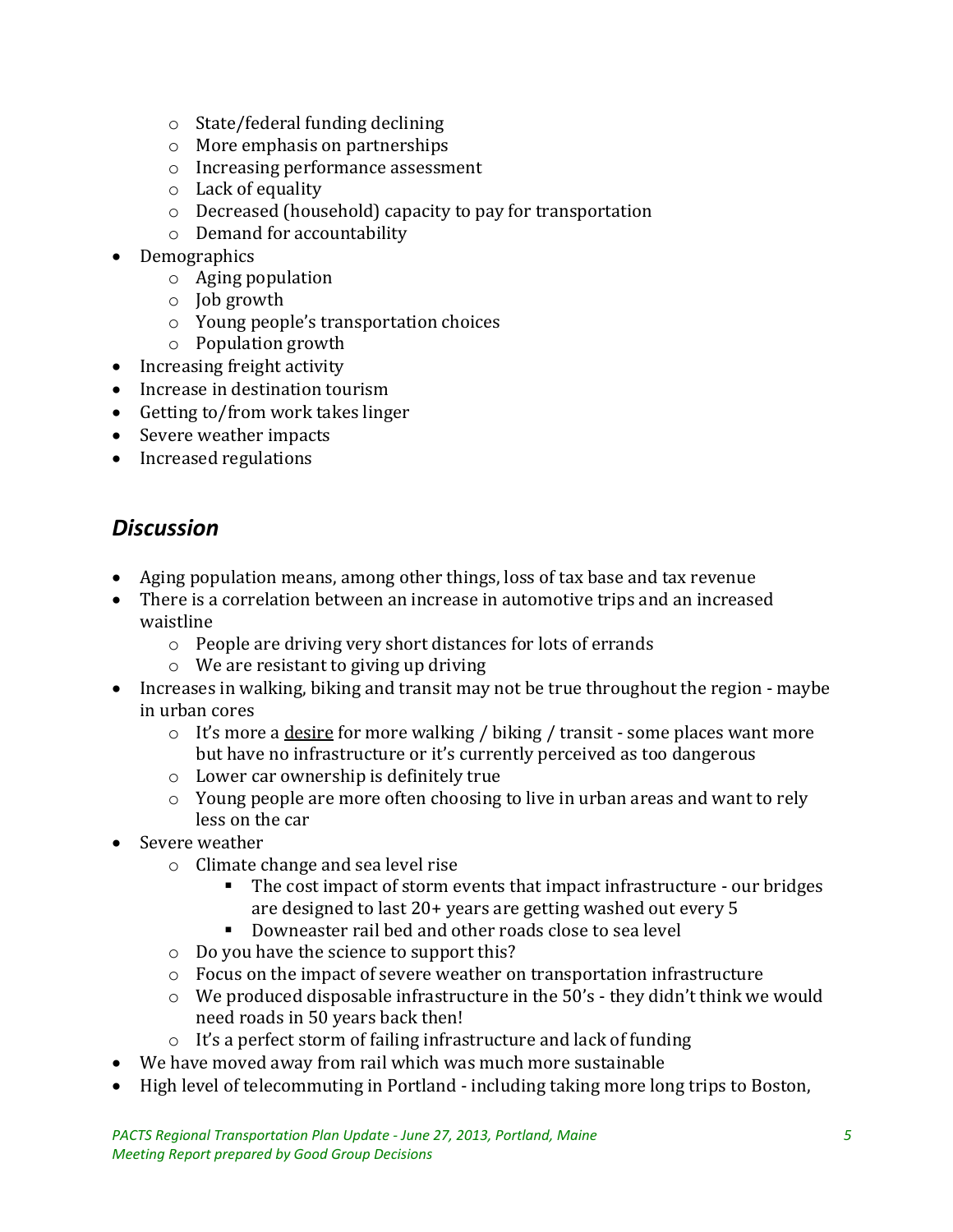New York, etc.

- Technology changes
	- o Parking systems
	- o Coordinated traffic signals
	- o AVL (automatic vehicle location) people go online and get transit information
- Revenues
	- o State and federal resources are declining
	- o Lack of buying powers
	- o Increased emphasis on partnerships
	- o At municipal level more finances are needed to sustain system
	- o Everything is being limited
	- o Affects state, federal, and local budgets so roads are really affected
	- o Coupled with increased pressure and demand for more sidewalks, bike lanes, trains, etc. and decreased capacity of household budget to pay for transportation
- Performance measurement is going to drive investment decisions more than in the past
	- o This is being demanded at all levels of government more than just transportation agencies
	- o At every level, people are grappling with what it means to make a good investment decision over time
- Housing choice trends
	- o People deciding to live in smaller units in urban cores rather than in suburbs ■ This is slowing a little bit
- Most people agree that traffic volume in general is increasing as our population increases
	- o Turnpike saw a decline in 2010 due to gas prices, but has been going back up towards the max levels seen in 2007-08
- Decrease in equity
	- o Meaning, equity in the usage of transportation alternatives
	- o As public revenues decline we have to fund buses and trains etc. via pay-per-use and the lower echelon of society can't afford it
- Demand for energy efficiency and energy reduction
	- o Smaller size of vehicles not sure how it will impact transportation
- Demand for increased productivity
	- o Our devices (laptops, phones, etc.) create more demands on us and driving a vehicle doesn't go hand in hand with safely being productive doing other things
	- o Will that move us towards taking a bus or train rather than wasting that time driving a car?
- Tourism needs to be considered; we have more cruise ships and Portland is adding 700 hotel rooms
- Disagree with changes in lifestyle "choice"
	- o For some, lifestyle changes are not a choice, they are responses to pressure
	- o For example, the suburbanization of poverty as a response to urban gentrification
- Charlie Colgan predicted a build-out in Scarborough due to baby boomers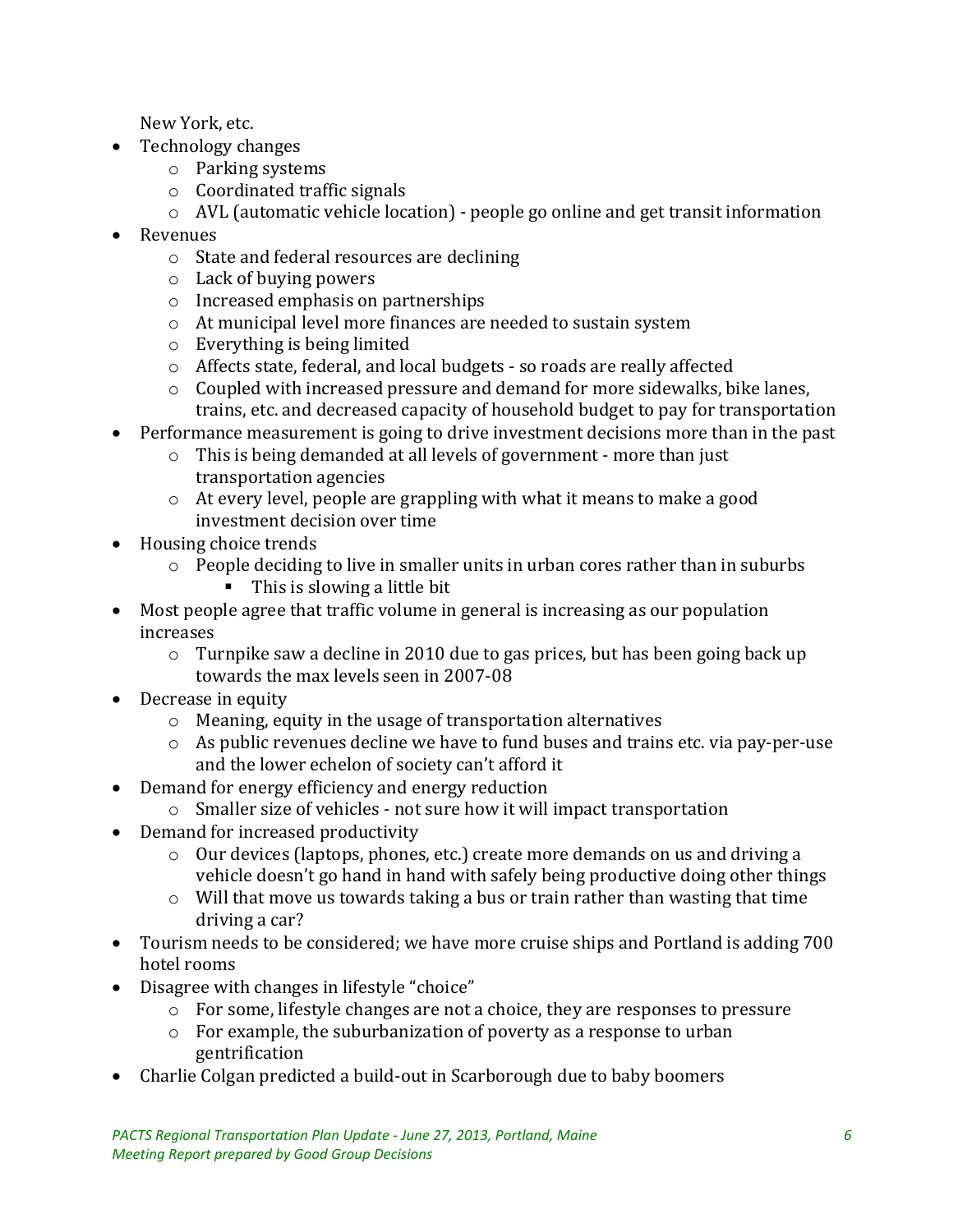- Plans to reduce volume and speed on certain roads
	- o Putting in rotaries
	- o Turning two-way streets into one-way
	- o "Right sizing" adjusting if overbuilt or redundant
	- o "Complete Streets"
		- We built roads for decades with no sidewalks and bike lanes now people want those things
		- It's about reconnecting to downtowns
	- o A caution about data a so-called "volume increase" can result from reducing a speed limit from 45 to 25 mph
- Increased regulations are killing us locally
	- o They are not necessarily bad, but we still have to meet them
- I hear all the time, "It takes longer to get to and from work". Call it increased congestion. If PACTS could get people to work and home quicker in next 10 years that would be great.
- Freight is port activity picking up?
- Safety in general across all sectors are we more safe? Are there less crashes?
	- o John has seen statewide charts that show fatalities are generally down though they tend to creep up and down
	- o More deaths now from distracted driving than from drinking and driving
	- o PACTS is now required to do a safety plan we have to come up with measurements
- As you improve infrastructure, you improve public safety and hence reduce costs of fire, police, emergency services, etc.
- Strategic planning for transportation improves all these areas
- Aging of infrastructure so many things are now due for replacement
	- o Seems more prevalent now than 20 years ago
- Demographics
	- o Young and old people are the driving force
	- o Older people AND younger people giving up cars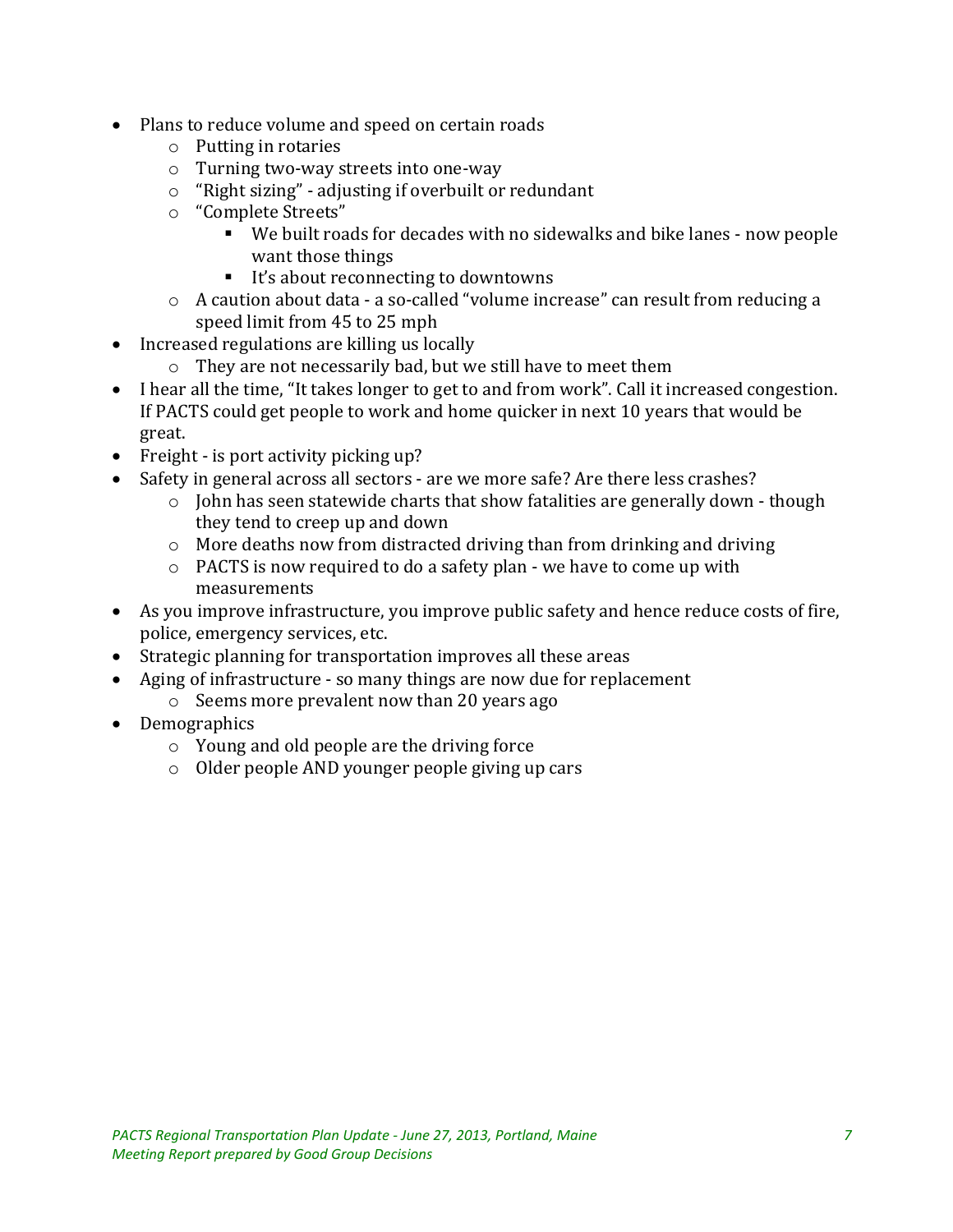# **Key Themes for the Update**

The group discussed the following question: "What about the plan should change in light of the key trends?" and identified some strategic direction ideas to guide the Policy Committee. Prior to the meeting, PACTS staff had provided a starter list of some ideas for strategic direction (contact PACTS staff for those materials). The group refined the list on screen.

#### *Top Conclusions*

#### **A. Engage the public**

- 1. Establish a sense of urgency
- 2. Ask our customers
	- a. What they desire
	- b. What they are willing to pay for
		- i. Ask about trade off's
	- c. What can they afford
	- d. Ask reactions to alternative futures

#### **B. Consider a bold project**

- 1. Ideas for bold projects
	- a. Develop regional transit and regional land use recommendations.
		- i. Develop a transit service development plan and/or
		- ii. Regional transit oriented development plan framework.
	- b. Develop a remotely managed smart transportation system
	- c. Put resources into what is sustainable
	- d. Reduce congestion and prioritize projects towards that
	- e. Increase plug-in stations for cars
	- f. Inter-urban train service
	- g. Require transit planning and transit district participation for PACTS eligibility
	- h. Eliminate soft costs
	- i. Curb neighborhood-based planning projects
- 2. Bold doesn't necessarily mean big
- 3. Potential Bold Funding Mechanisms
	- a. Toll 295
	- b. Value capture (such as regional TIF)

#### **C. Blend long-range plan with short-term project planning**

- 1. Tighten up the relationship between the Plan and what happens at PACTS
	- a. Require that large projects be in the Plan
	- b. Better connection between Planning and Programming
- 2. The PACTS MPO allocation "set aside" budgets should directly reflect the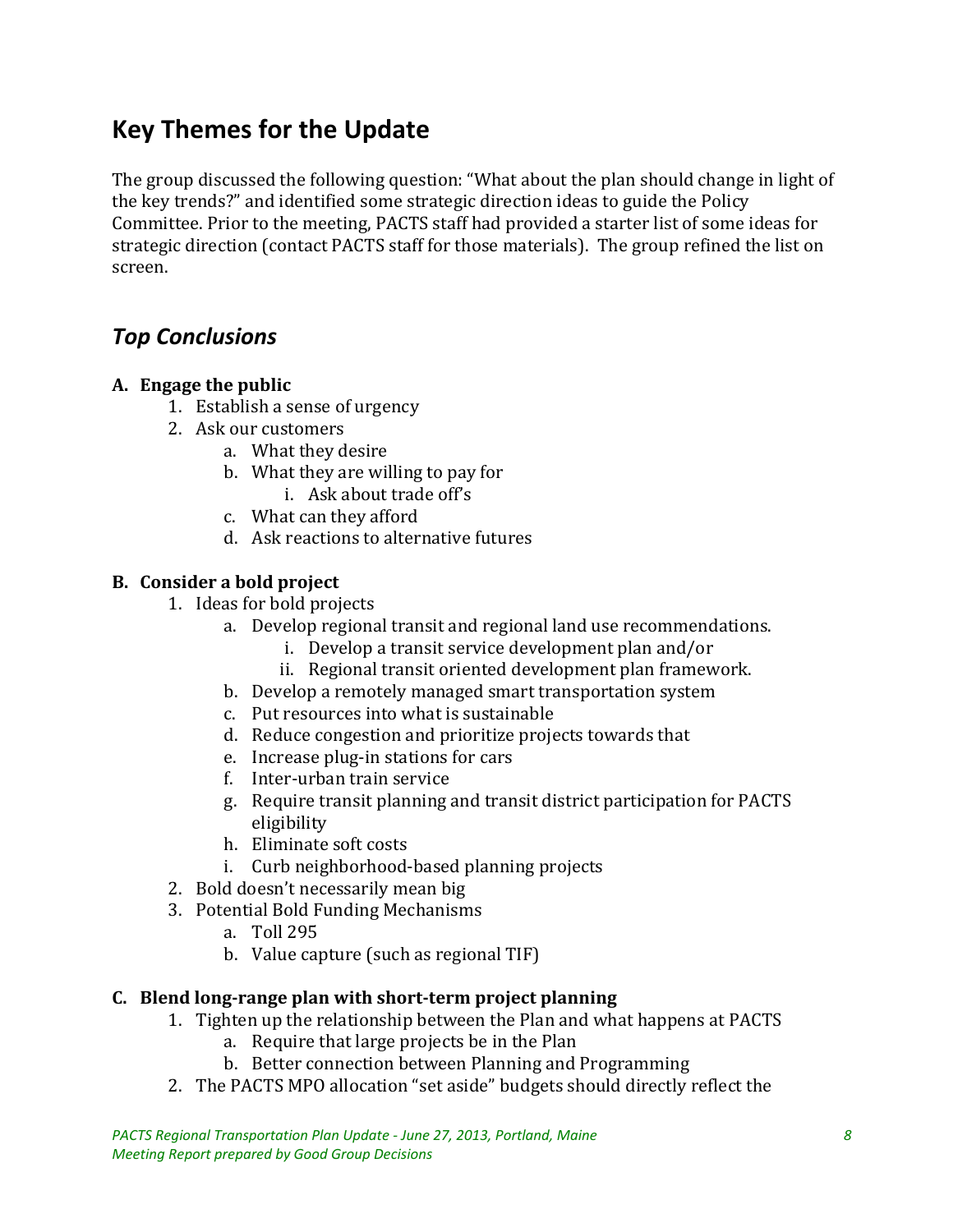recommendations of the long range plan

#### *Discussion*

- To a large extent the Regional Transportation Plan is not tightly relevant to what goes on with PACTS in terms of projects and funding
	- $\circ$  It's a big plan with a lot of goals
	- o We put in a huge plan update effort every 3-4 years, but it's not how projects actually get funded
	- o We get points when apply for funding and projects, but the important decisions at PACTS don't relate tightly
	- o Would like to tighten up relationship between plan and projects
- Are projects over a certain size required to be mentioned in the plan?
	- o No, currently
	- o Maybe large projects should be required to be in the plan
- Long term view 50 years seems too long
	- $\circ$  20 years seems like you can get your arms around it even with that amount it's hard to be rational and realistic and be able to predict trends
	- o A lot more can change in 50 than 20 years. Your visioning is different you can imagine a bigger difference and how to get there.
	- o Planning for next 50 years is not correlated with how PACTS works; it's usually more like a 2-year horizon
	- o It's hard to know what to plan for at the 50 year level
	- o Our comprehensive plan has to be written every 10 years and even that feels extreme
- What's an example of a "major project"?
	- o Spending \$10-30 million on one big item, like the Franklin Street corridor
	- o Or, adding bus or rapid transit for a suburb
- I take issue with having a prejudice towards large projects
	- o Instead, we should ask what are the transportation and land use demands?
- Distinction between planning and programming there is a disconnect
	- o You go from a 20 year vision to having to fund programming
- We should be thinking about congestion we should prioritize projects so they decrease congestion
- Funding for big projects
	- o The plan should consider how to finance a big project
	- o Is it true that we can't "bank" money or do a bond issue with PACTS projects?
	- o If we wanted to do something big, how would we finance it?
	- o Does GPCOG have the authority to float a bond?
- The needs list from the 2010 plan suggested that we needed to go get the rest of the money, bringing funds rom \$500 million to \$1.5 billion. Instead maybe we should accept that we're not going to get the rest of the money and think about a mechanism for prioritizing. What do we need the most? How do we make investment decisions?
	- o Accept rather than bemoan
	- o And whittle down our list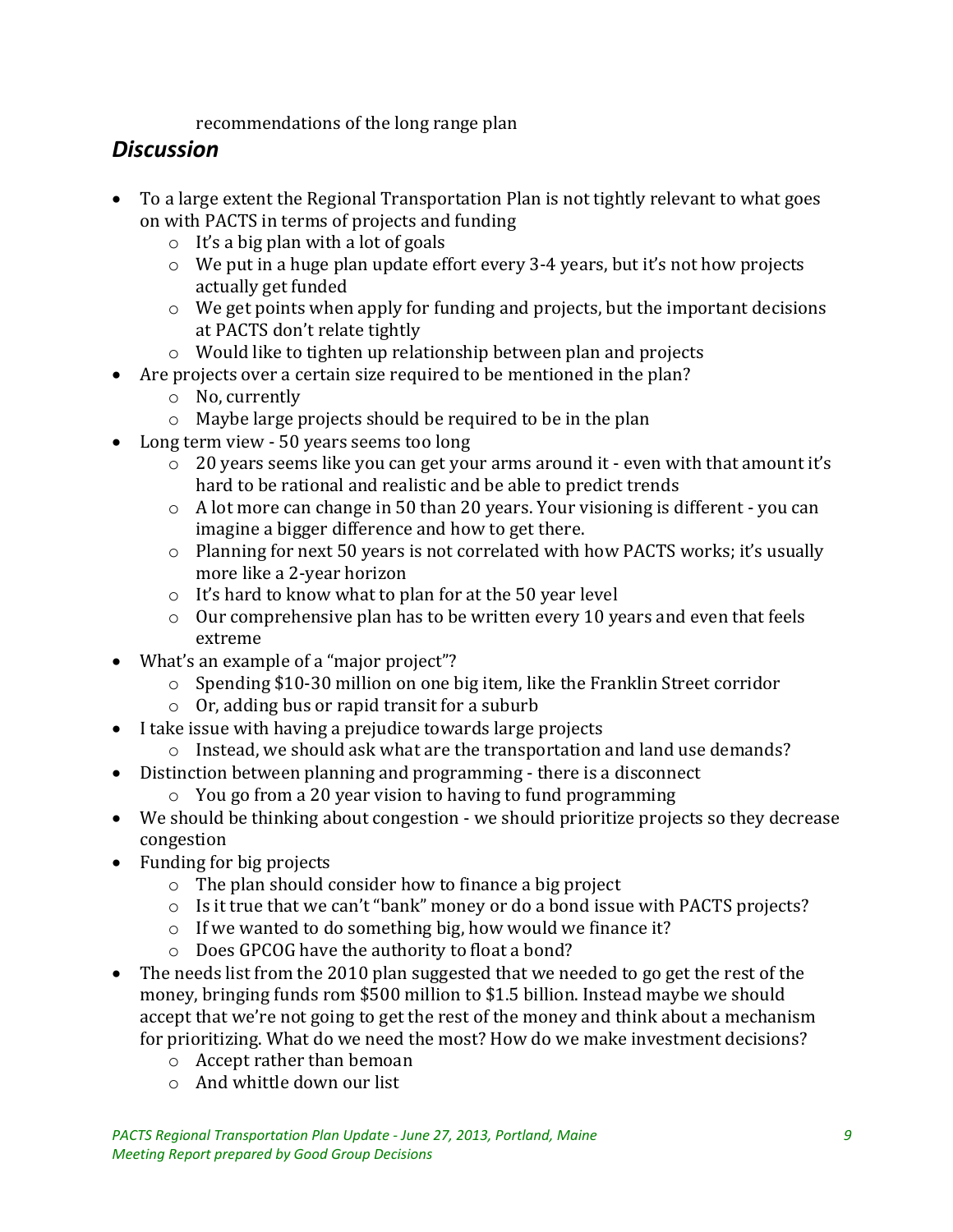- Talk to our customers to determine needs
- We used to think about how do WE get to our destination and now it's how do I get there
	- $\circ$  There used to be light rail (trolley, subway) in every community and it worked
	- o We could build light rail 5-10 miles out of town and add parking lots
	- o Build rail along 295 and the Turnpike
	- o Instead we just keep building more roads and bridges
- It's like landscape gardening sometimes you have to cut off the dead stuff and put resources into the "trunk"
- Put our resources into what is sustainable and stop trying to maintain what is not sustainable
- I like the idea of prioritizing. For example if we prioritized transit, bike, and pedestrian, then we could say that we are going to focus our paving efforts on those roads that have transit, bike and pedestrian components
- 50 year planning is not that crazy. Look at our failing infrastructure. You might have to plant a seed now that will take effect in 50 years.
- I hope that we can do a check-in in 4 years to see if this plan made a difference
- I want a highly effective document and also one that results in improved customer satisfaction with the system, and allows us to measure that
- We are municipality-centric and have to change our land use to match transportation planning. I would like to engage the public to develop more prescriptive recommendations.
- Focus on a bold approach
	- o We are limited in how we change market forces and culture
	- o I don't want to spend all the transportation plan consultant money just to tweak our allocations slightly - it's a shell game
	- o What if we asked customers about a particular bold idea? Like free, convenient transit - but only for those communities who agree to a prescriptive land use plan. Ties land use planning to use of roads.
- Faster commute times maybe should not be the goal
- I don't agree with reducing congestion as a goal of the plan it's too reactive
- We need to step back from these assumptions and ask what our customers want
	- o I maybe think that an increased emphasis on transit is the right thing to do
	- o We need more interaction with users of the system
- Remember that the money coming to us is not universally eligible for transit uses it's primarily for highway and bridge
- I like the idea of coming up with a bold idea but we should come up with a list of them, not just one. Like:
	- o Plug-in stations for electric cars
	- o Interurban train
	- o Fixed guideway on Forest Avenue
- Maybe accompany bold ideas with bold funding sources
	- o Like tolling on 295
- Don't forget we still have to maintain the road network even with bold ideas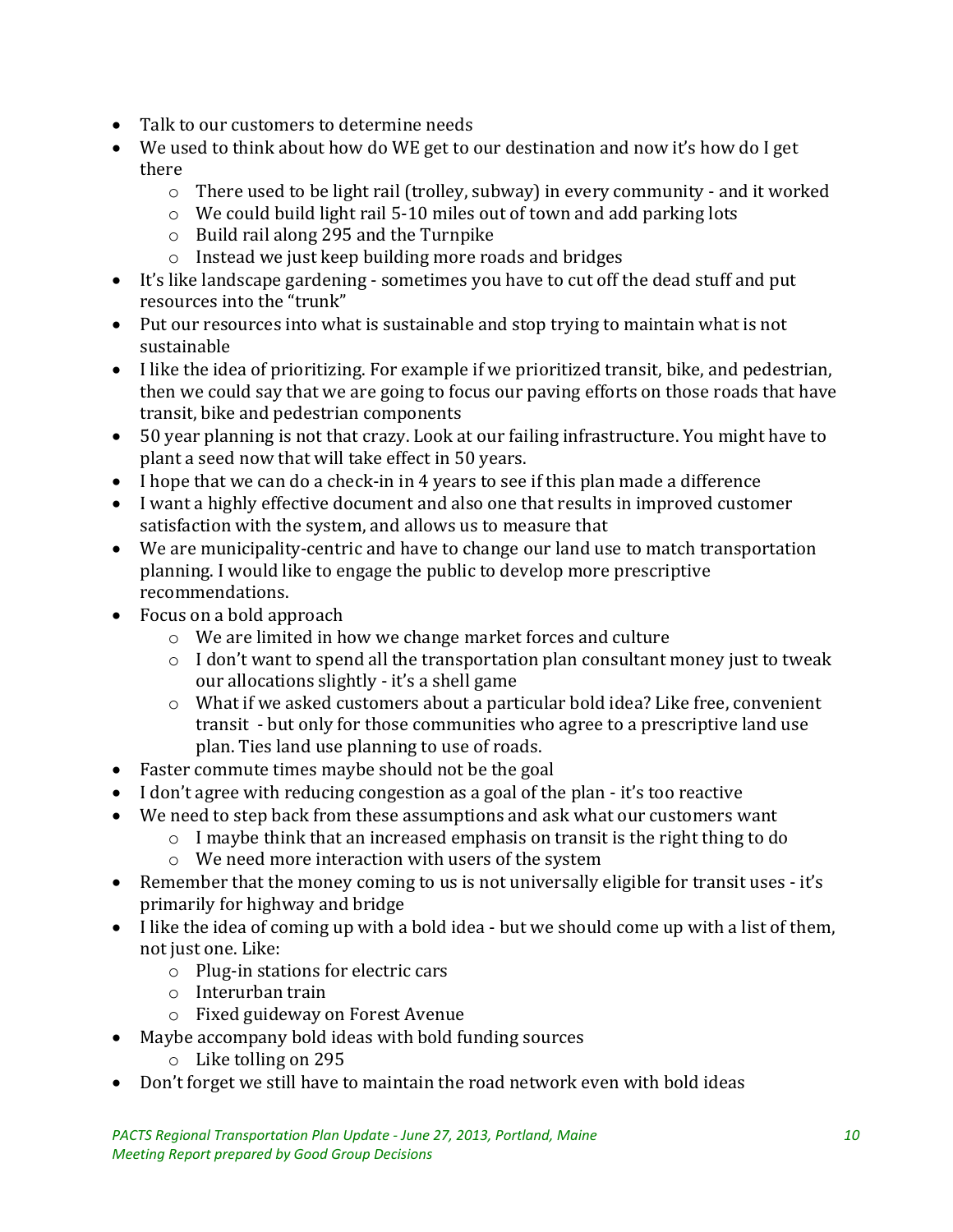- Performance based measures must be incorporated
- When we ask public what they want be sure to ask what they are willing to pay for
- We should be more focused on a future that's not just about roads getting longer and longer and wider and wider - we can't sustain it
	- o For example, maybe a toll on 295 pays for free bus service
- Nothing is free, wherever the funding comes from. Make sure people know where a service is funded from.
- Value-capturing ideas
	- o Such as a key transit hub to attract transit development
	- o Brunswick and Freeport were developing around their train stations before the rail was even there
	- o Maybe develop a regional transit TIF a new idea
	- o Right now TIFs are done town by town; we could propose a value-capture with regional emphasis
- User fees people don't think it costs anything to drive out of your driveway and down the roads. They don't think about gas tax, excise tax, etc. The only user fee they see is highway tolls.
- Maybe in order to be eligible for PACTS-related highway funding you have to be part of, and paying into, a transit district
- Does "whittle down the list" conflict with "go bold"?
- I disagree with strong emphasis on transit meaning buses, vans, carpools, trains. Transit is a solution. Instead we need to define the problem. I do support transit but it represents something around 5-10% of the travelling public, and that seems misguided. We should ask the public what to do to make their travels better.
- We need to keep in mind that it's not only the users of transit who see the benefits. Even as a car commuter, I know what I want for the system.
- When engaging the public, use successful examples to bring public along. Examples from Maine and from elsewhere.
- First ask, what is it you desire and what will you pay for? Then develop bold ideas, then ask for reactions.
	- $\circ$  For example, Zoom was projected to have 30,000 riders per month. It has 3,000. It is a success for taking some cars off the road, but it's not a success in terms of what was planned for.
- Deemphasize regional transit
- Develop remotely managed smart transportation system
	- o Like ability to control traffic lights from a dispatch center
- When we ask the public, we need to ask young people if they would rather save the money spent on a car and spend some of it on transit instead
- I like the way the list is developing, but with all due respect, we need to actually do something on the ground to generate excitement
- Sometimes what people want is not what's good for them! We need to show the public how what they what is costing us in terms of sustainability. What can we afford as a society?
- Show examples of what will happen if we continue on the current sprawl trend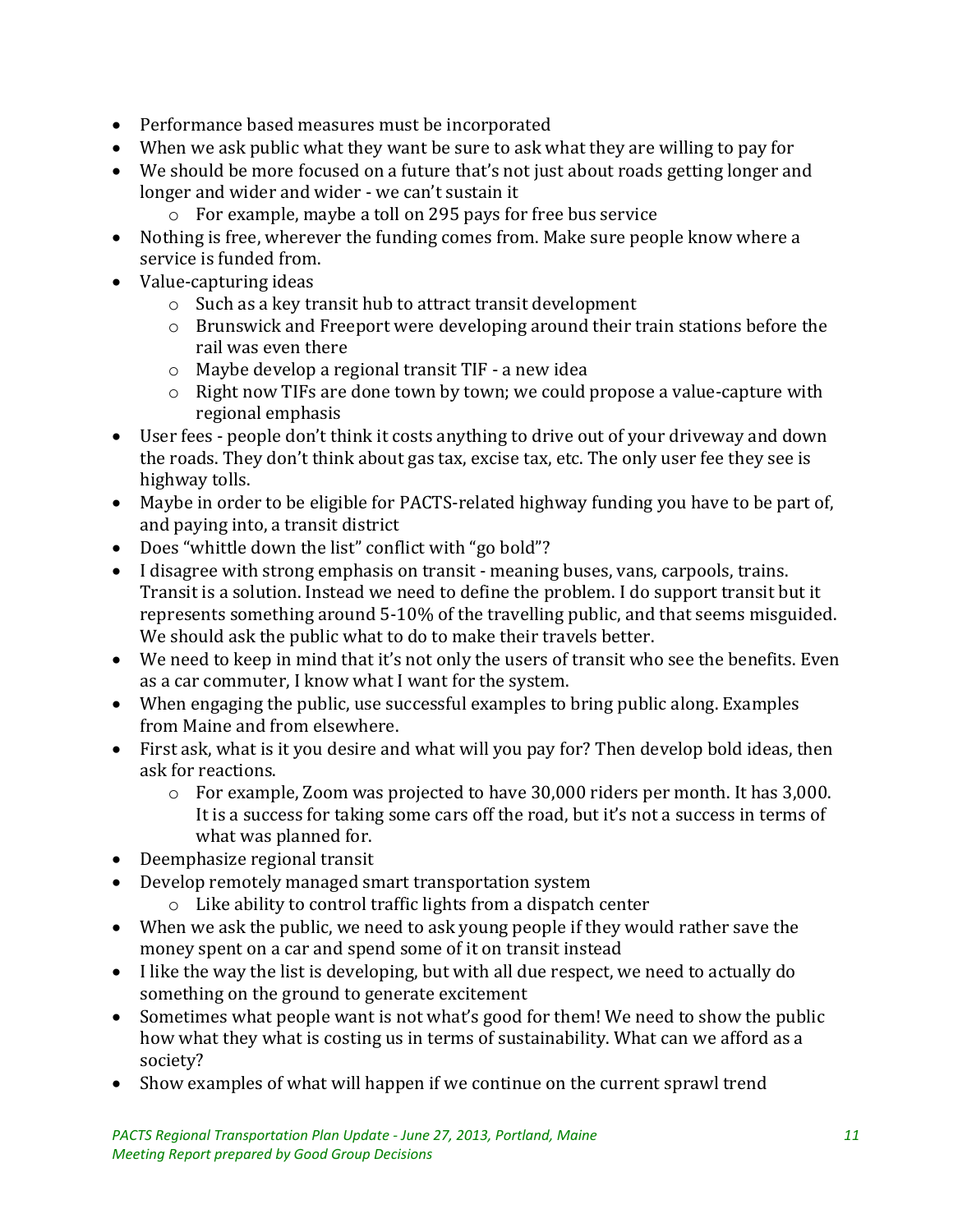- o Commuting time, roads, etc.
- o Establish a sense of urgency
- Start eliminating soft costs unless it's truly a regional study
	- o Eliminate neighborhood-based town planning projects
		- o We have all these plans and then there's a perpetual queue of projects
		- o We can plan a lot faster than we can implement
- We already have money allocated so we are debating about how to spend it
- Regarding "bold ideas", we are in the enthusiasm stage we haven't come to a fork in road yet
	- o Bold doesn't have to be massive or large you can be bold with any project
	- o Bold ideas are because we are continuing to get less and less money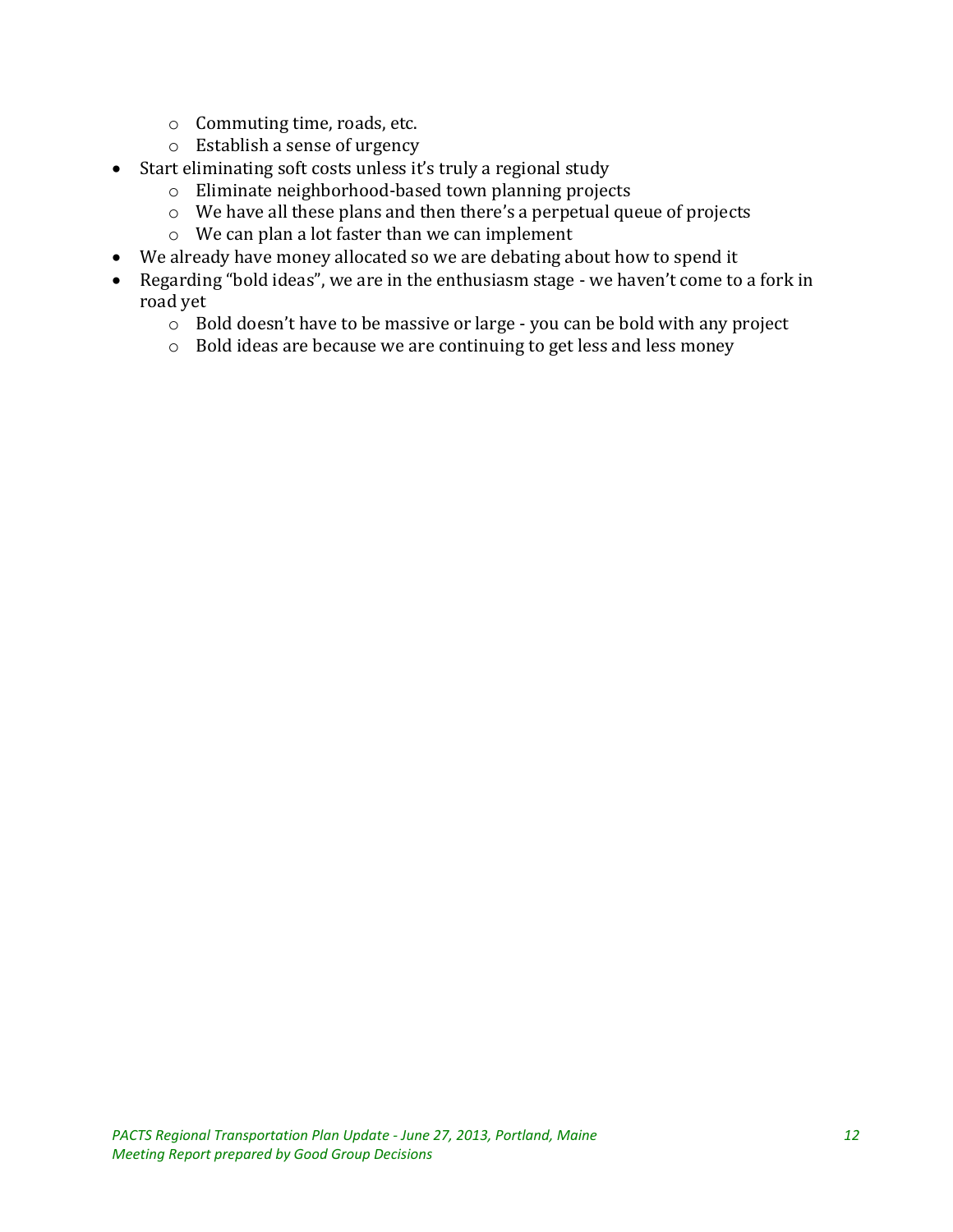# **Proposed Planning Process**

The group reviewed a sketch process proposed by the Executive Committee (contact PACTS staff for those materials), and discussed ideas about a new planning process going forward.

#### *Emerging Conclusions*

- Do a statistically significant, random-sample public opinion survey that:
	- o Starts with baseline information about the current situation
	- o Takes advantage of previous public survey in order to do longitudinal analysis
	- o Asks for reactions to specific ideas
- Blend the long range Regional Transportation Plan process with the short-term project planning process
- Ask sub-regions for input on their most important regional projects
- Establish a mechanism to match projects to funding availability
- Build in evaluation of the implementation performance-based measures

#### *Discussion*

- What are the must-haves?
	- o Plan update must be done and adopted by December 31, 2014
		- And even then, PACTS could provide the federal government with a plan update that will satisfy requirements even if more time is needed to complete specific tasks
- We've already done some public outreach and engagement. 2 years ago we did workshops on transit planning - is that information going to be used in this process?
	- o 120 people came together in a charrette
	- o The consensus from that is documented it's not a plan itself but a collection of key pieces
	- o We could use it in framing a survey or to provide support for the ideas from today
- Encourage everyone to look at and understand what's in the public opinion survey from 2008. We should do another one but it's important to see what people already said.
- There's a difference between just updating the plan, and changing the way we fund projects and allocate funds
	- $\circ$  Destination Tomorrow is a like a comprehensive plan; it covers a lot of topics in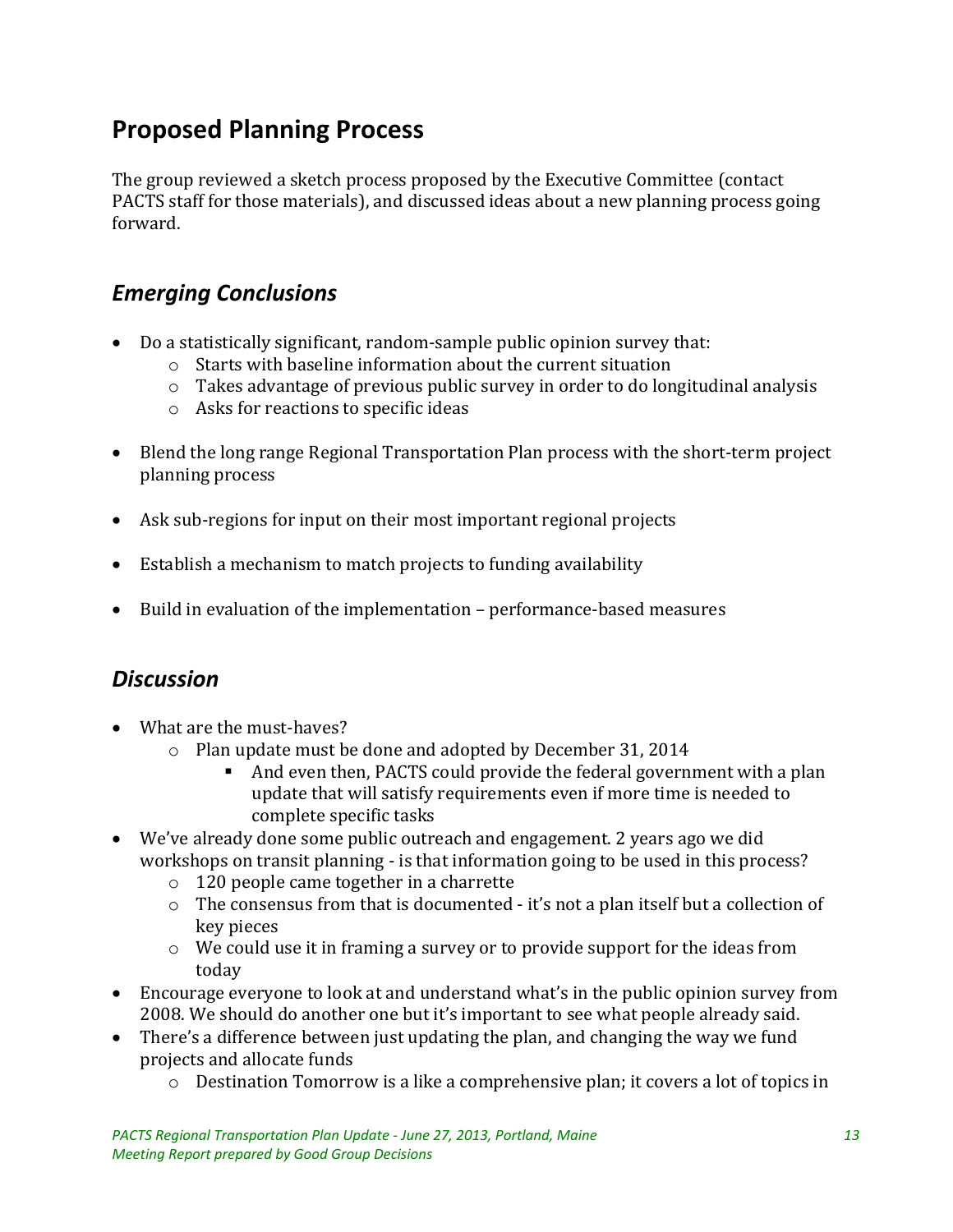a similar manner

- o 15 years ago PACTS aimed for tightening up the connection between planning decisions and funding decisions. This is really hard to do.
- o We have a TIP Process Committee
- o They will meet for first time next month and for the next 6 months; the charge is to refine the way we allocate MPO allocation funds
- o They will do their work by the end of December right when the Destination Tomorrow plan process will be starting up
- I would like assurance that this isn't a pro forma exercise and the real planning process happens in the allocations
	- o We would have to merge the groups Destination Tomorrow Update Committee and the TIP Process Committee
- There is no connection right now. We are focusing on immediate needs. We have collector roads to deal with or we get fired, and all other things in the plan take a back seat.
- We have to deliberately decide if there is going to be a relationship between planning and funding projects
- Let's not lose sight it may not be a direct relationship but we do talk about Destination Tomorrow when we talk about set-asides. A Destination Tomorrow priority is infrastructure - which is why we pave collector roads.
	- o It's not a total disconnect
	- o We actually have relied on the plan to build the TIP
- The 2006 plan covered TIPs in 2007 and 2009; the 2010 plan focused on the 2011 TIP. If we do a 2013-14 TIP it would still rely on 2010 plan. The timing is off.
- I see the key decisions as:
	- o What percent of money available are you going to designate for collector roads, intersections, "non-transit" transit (like highway money for transit; bike, pedestrian), managed control, etc.
	- o Are these the right allocation percentages?
	- o We don't deal with these questions from the Regional Transportation Plan to the TIP
	- $\circ$  You either assign the allocations OR you set goals and have the TIP Committee decide the allocations based on the goals.
	- $\circ$  My preference is that the plan assign allocations so we don't waste time wordsmithing
- The plan needs to have 50% of its effort on implementation
	- o One old version listed 50 projects but nothing came of it because there was nothing in there for implementation
	- o The Turnpike has a 20-year plan saying what they will spend money on lanes, bridges, toll barriers
		- Don't forget that the Turnpike is more constrained and so it's easier to look long range
- It's a good idea to assign spending in the plan but then we can't do a 50-year plan o We can't be too specific too far out
- Our outlook is more changing it's a good idea to connect the plan to projects, but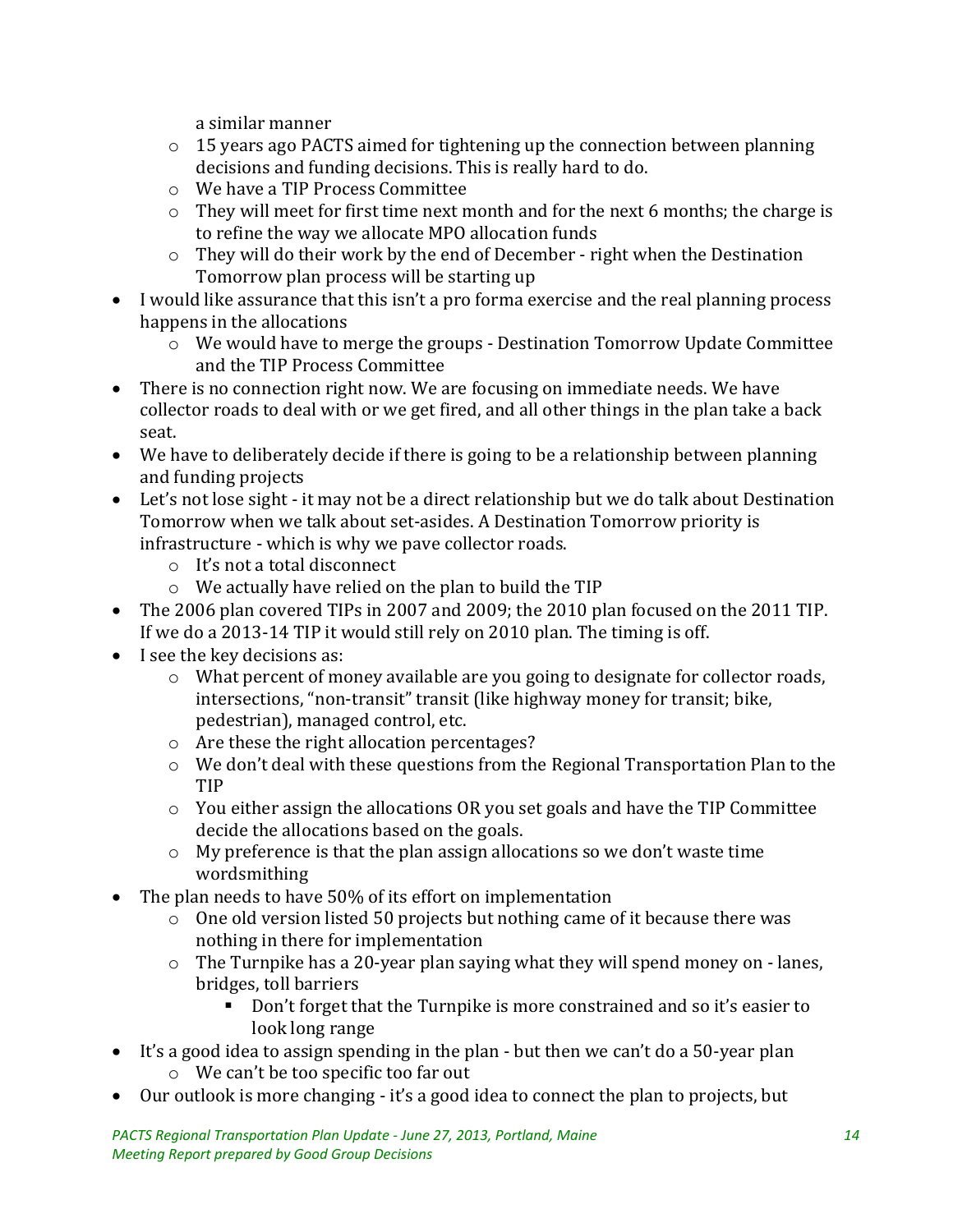funding formulas can change

- o We need flexibility to change priorities or funding mechanisms somehow
- I agree with a blended TIP process and plan update committees. This would eliminate a whole other PACTS process.
- I agree and I especially like the idea of a shorter range plan within a longer range plan
- It would be good if the public could actually engage. So far this has been a system that is run by people who are paid to go to meetings.
- This can also help provide feedback for performance measures
- PACTS needs to have its set-asides established by end of this year, so we can solicit proposals from committees for 2014, and score them.
	- o So, a new blended committee process wouldn't work for this immediate round
	- o Is the scoring based on Destination Tomorrow plan at all?
	- o Yes, currently, and we expect in the future
- We need a fourth public meeting in the fourth sub-region
- What is the job of the consultant for the plan update?
	- o Help with discrete pieces
		- **Such as:** 
			- Outreach
			- Performance measurement there are new requirements
			- Freight
			- Safety
			- Congestion management
			- Transit service development plan
			- Scenario planning
			- Any other expertise we don't have in-house
- Should there be a fishing expedition early in the process?
	- o We could we ask towns and sub-regions to tell PACTS what they think their most important regional project is
	- o When you get info back from all of them, see if there is a theme
- Speak with the membership, who are speaking on behalf of what they hear from the public
	- o Doesn't mean that what we hear automatically goes in the plan
	- o Just see if there are common thoughts among the regions
- Let's not nail down too tightly what the public process is right now
	- o Public forums are notoriously poor for getting great info, so let's have an open mind and not get too locked into plan for public forums
- Web-based info gathering
- Ask the business community
- Should we do a public opinion survey?
	- o Yes, definitely
	- o We need a scientific random sample. It's worth the money.
	- o Ask what they want and how much they will pay you can do that with this survey
- A reminder that in 2008, one of the questions asked how much would the price of gas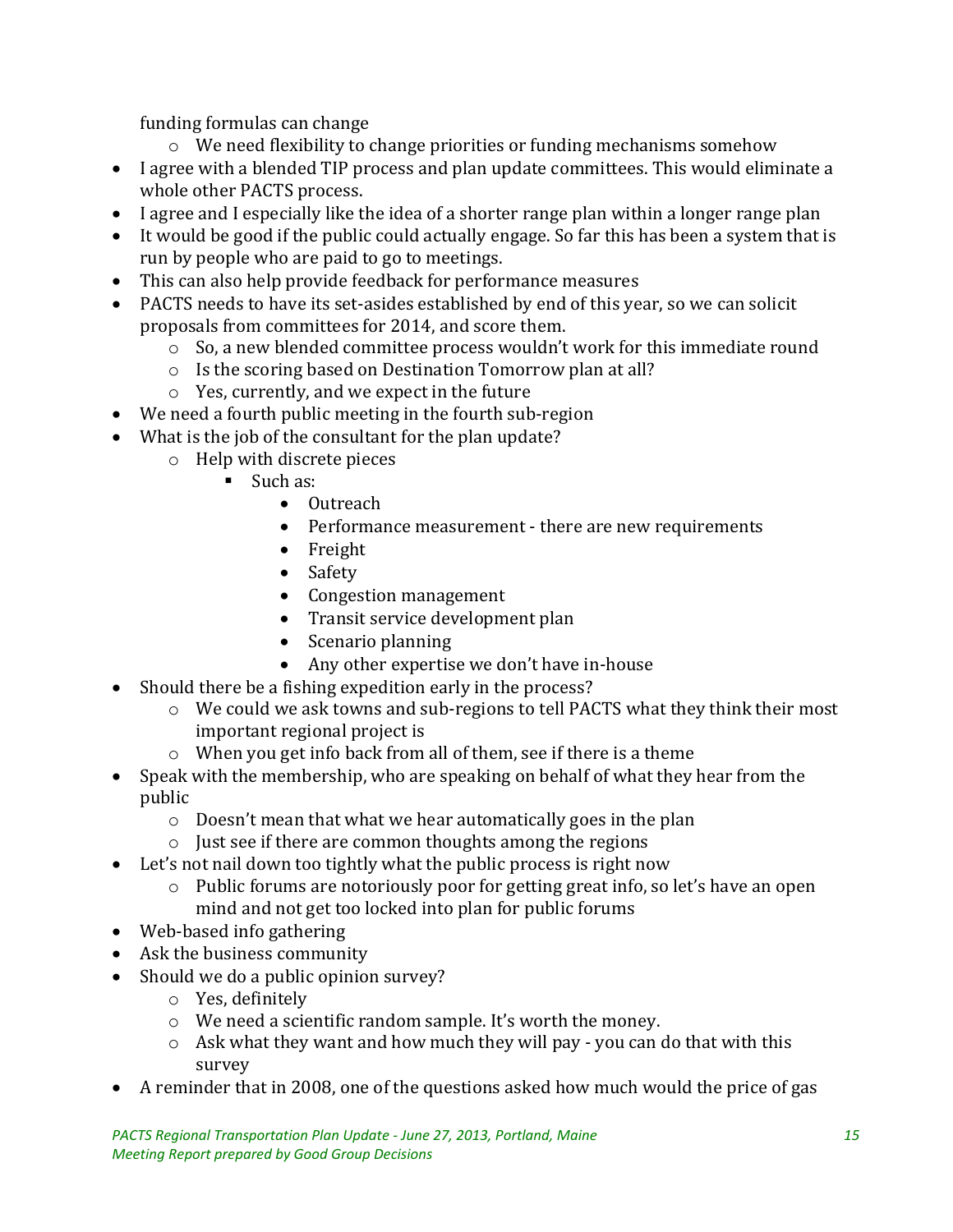have to be before you will park your car and use the transit system - and the answer was \$15 per gallon!

- o So, what are really the urgent questions?
- o We could ask the question differently, like "How much are you willing to pay annually to keep your car on the road?"
- We should still do a survey to touch some of the same data points as we did in 2008
- We should do a survey in reaction to something like sprawl trends, or other specific visions of the future
	- $\circ$  For opinions to mean anything they need to be informed. We need to get word to people about how serious our infrastructure sustainability issues are
- The last survey did 600 calls, proportional to the towns. We put 10 prototype projects in the survey and asked people to react.
- What about going out to the four regions with public forums?
	- o We are moving toward elected officials being majority of PACTS now that's how it should be
	- $\circ$  What if we have joint elected official meetings in place of public forums?
		- Have a joint meeting with presentation and facilitated discussion
			- Invite the public to come that way even if you don't get the participation numbers from the public you still have public representation
			- It is important to have a professional run these meetings, to take the pressure off the PACTS staff - and also the public sees the facilitator as someone without an ax to grind
- How is survey info weighted vs. the public forum info?
	- o They are just two parts of the process it's not that one or the other generates more useful info
	- $\circ$  Some public meetings are loaded with town government or other officials we are trying to get the "average Joe" to comment

# **Closing Comments**

Each person had a chance to offer a closing comment, such as a reflection about the meeting or a particular hope or concern going forward.

- We need legislative (federal and state) reform in regard to the revenue. If we want to be faithful to alternative transportation, but funded by modally focused means, we have to get at flexibility and revisit the revenue system set up in 1990s.
- Thanks John for organizing this process
- Hope for a positive attitude and getting the public involved in opportunities, not problems
- The bold idea approach rather than piecemeal projects is encouraging
- I like the bold ideas concept, but don't throw out the baby with the bathwater. We better have creative funding mechanisms - make a move on fuel tax.